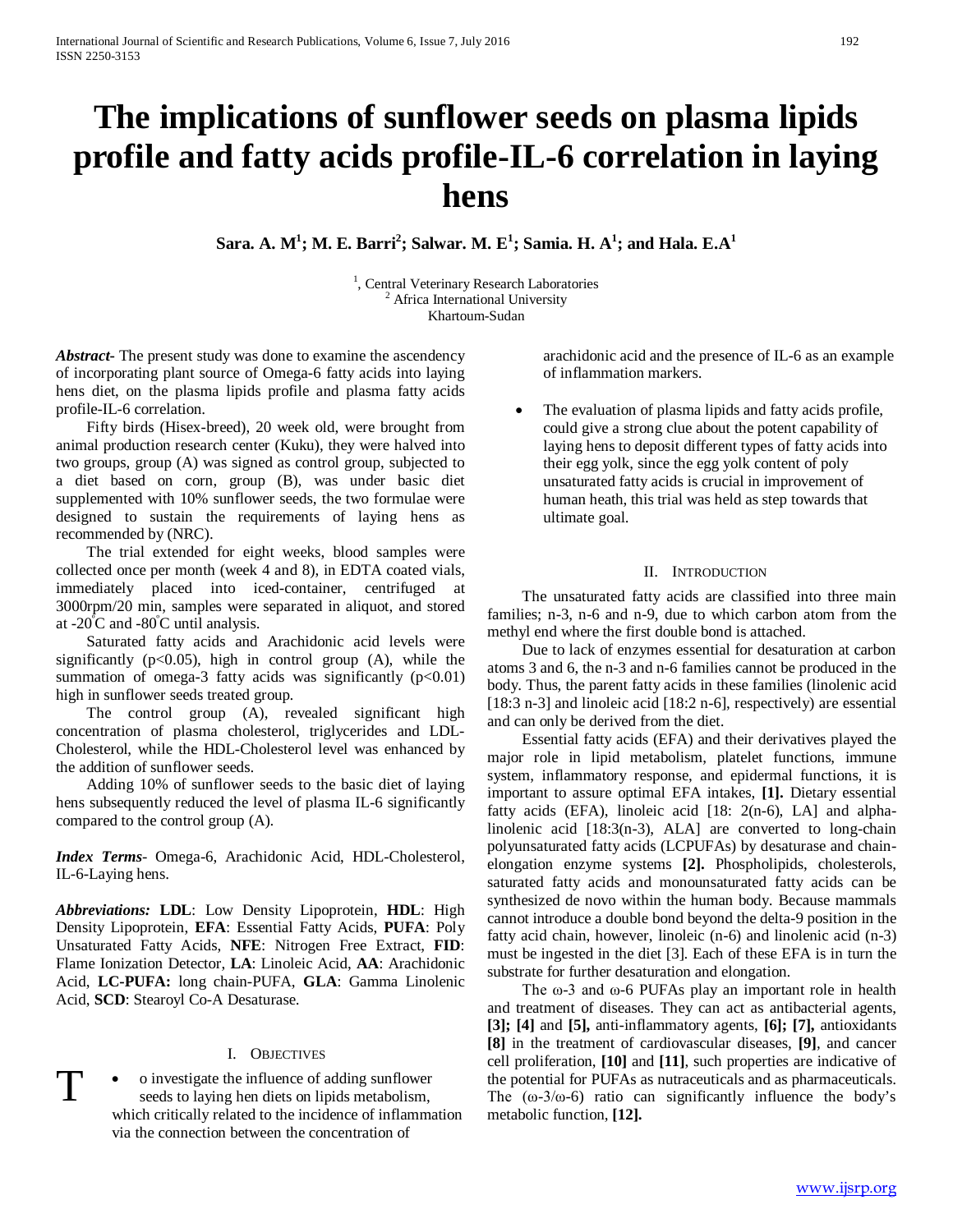Linoleic acid (LA) is an N-6 fatty acid, is thought to be proinflammatory and it can be converted into arachidonic acid (AA), **[13].** AA is the major substrate for eicosanoids production, which plays an important role in regulating inflammatory and immune responses **[14].**

 There is one omega-6, however, called gamma linolenic acid (GLA) with an impressive set of disease-fighting powers. New research reveals this nutrient's power to combat chronic inflammation, eczema, dermatitis, asthma, rheumatoid arthritis, atherosclerosis, diabetes, obesity even cancer **[15]; [16]; [17]; [18]; [19]; [20]; and [21].**

 GLA also shows promise in lowering low-density lipoprotein (LDL) and triglyceride levels, while increasing highdensity lipoprotein (HDL) concentration [18]; and **[22].**

 The regulation of gene expression by n-3 and n-6 PUFA's also occurs in adipose tissue. For example, **[23],** have demonstrated adipocyte-specific gene regulation by linolenic acid (LNA 18:3n-3). Stearoyl-CoA desaturase 1 (SCD1) mRNA activity in rodent adipose tissue is reduced when fed a high n-6 PUFA diet **[24].** Modulation of SCD1 activity by n-3 and n-6 PUFA's has also been observed in tissue culture. The n-6 PUFA's AA (20:4n-6) and LA (18:2n-6) as well as the n-3 PUFA's LNA (18:3n-3) and EPA (20:5n-3) depress SCD1 mRNA stability in a dose dependent manner in 3T3-L1 adipocyte cell lines **[25].**

 Effects of the type of dietary fats on inflammation n-6 PUFA (particularly of linoleic acid), is negatively viewed as proinflammatory considering the fact that it can be metabolized into AA and subsequent undesirable metabolites. Furthermore, n-6 PUFA may compete for cyclooxygenase thus reducing the formation of anti-inflammatory mediators from n-3 PUFA, [26]. Nevertheless, a rigorously well conducted systematic review reported that no clinical evidence to-date were able to suggest the pro-inflammatory effects of linoleic acid in healthy, non-infant individuals, **[27].**

 Sunflower oil has gained importance due to increased content of oleic and linoleic acid that may help diminishing the cholesterol leading to reduction in heart diseases, [28]. Also, cholesterol content and cancer risk is controlled by the presence of high content of phytosterols in sunflower seeds, *i.e*., approximately 280 mg per 100 gm. Tocopherols in sunflower oil protect body from inflammation and tumors by neutralizing free radicals and avoiding oxidative injury to cells, thus helpful in diseases like rheumatoid arthritis and bronchial asthma, **[29].** Vitamin E has a positive effect on coronary system of the body and hence reduces stroke and atherosclerosis, [30]. Sunflower oil contains magnesium that is supportive for curing migraine, hypertension, and bronchial asthma along with maintaining muscular tone of the body. Folic acid in seeds helps in the formation of blood and nucleic acids. Mental stress and uneasiness can be resolved by choline and tryptophan in sunflower seeds. Minerals like zinc improve the immune system, while selenium protects from the prostate cancer due to the antioxidant action. Occurrence of several components in sunflower oil make it curative as anti-inflammatory, antibacterial, anti-fungal, anti-cancer, cardio protective and dermoprotective in human beings, **[31].**

#### III. MATERIAL AND METHODS

 The experiment was held in the Veterinary Research Institute (VRI), from January to march 2014. The duration of the experiment was eight weeks.

 Four, full wire cages were made, each cage was (2X 1.5X 1 meter), and the capacity of each cage was 15 birds. The cages were placed at an open poultry house.

 Fifty laying hens (Hisex) breed, 20 week old, obtained from animal production research center (kuku), were utilized in this study. The birds were divided into two groups, 25 birds per group.

 **Experimental Diets:** The diets were formulated to meet the requirements of egg production according to the directions of the national research council, **[32].** Two formulae of diets were prepared, 10% of sunflower seeds was inserted into the experimental one.

 The supplementary source was subjected to proximate analysis, to determine its content of protein, fat, fiber, N.F.E and energy.

 **Management:** Each group received its diet from day one. Drinking system contained two tanks for each cage, the tanks were cleaned, and the water was changed twice daily. Birds received 24 hour light/day throughout the experiment.

 Three ml of blood was collected from twenty bird of each group, the blood was taken using a three ml syringe, and received into EDTA coated vials, and immediately were kept in iced container, the samples were centrifuged at 3000 **rpm** for 20 minutes, and plasma was separated in aliquot and transferred into plane vials. Plasma samples were stored at -20 and -80°C until analysis.

- *<sup>U</sup>***Fatty Acids Analysis:**
- Lipids were extracted in chloroform-methanol  $(2:1 \text{ v/v})$ , according to the method of **[33]**.
- Methyl esters of the lipid extract were prepared according to [34].

|                 | $\mathbf{D}.\mathbf{M}\%$ | <b>Moisture</b><br>$\frac{0}{0}$ | Protein % | Fat $%$ | Fiber% | Ash<br>$\frac{0}{0}$ | N.F.E<br>$\frac{0}{0}$ | Energy $%$ |
|-----------------|---------------------------|----------------------------------|-----------|---------|--------|----------------------|------------------------|------------|
| Sunflower seeds | 98                        |                                  | 26.00     | 36.49   |        | O                    | 18.5                   | 3054.07    |

#### **Table** (1): proximate analysis of sunflower seeds: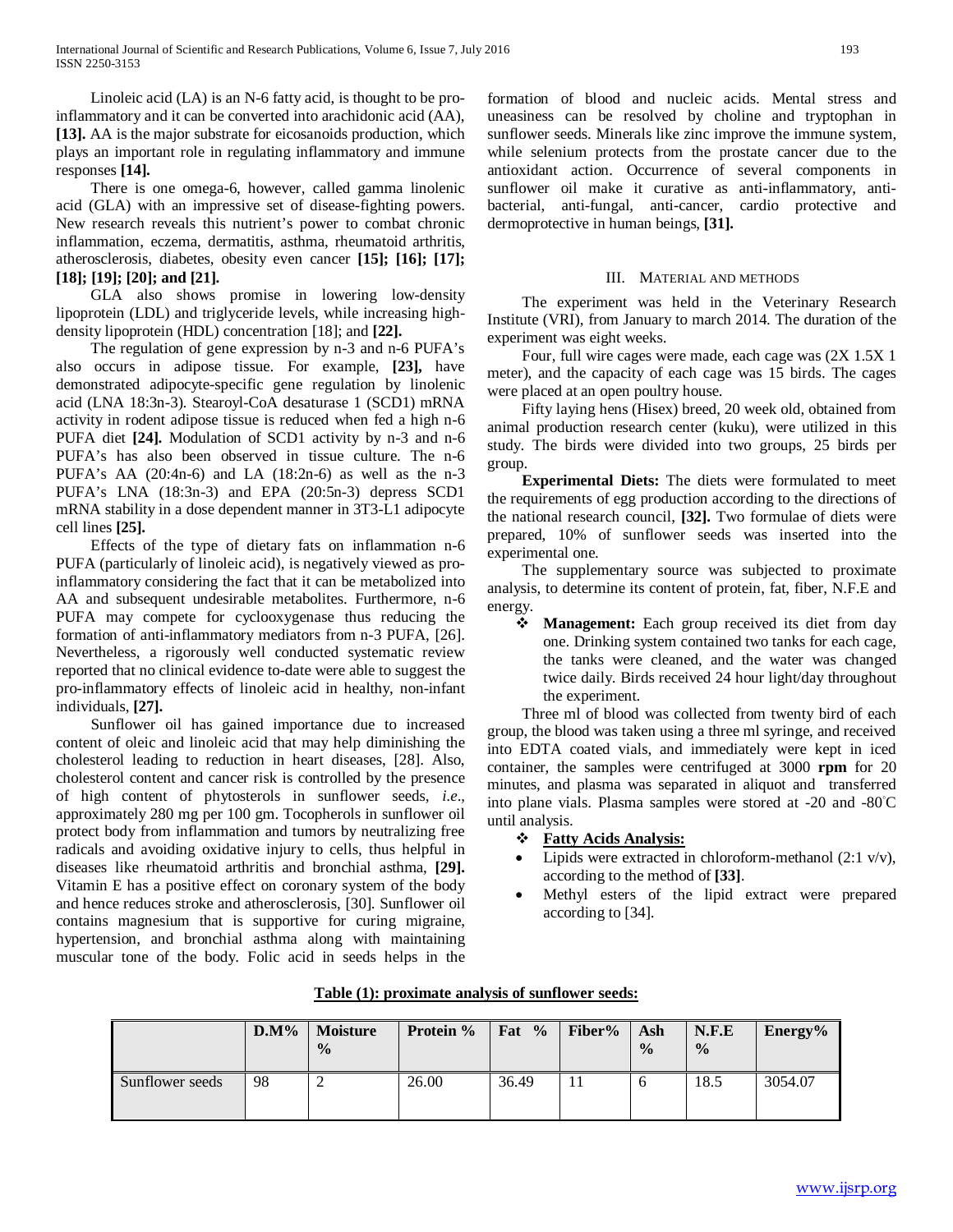| Group                 | $\mathbf{A}$ | B     |  |
|-----------------------|--------------|-------|--|
| <b>Raw Materials%</b> |              |       |  |
| Corn $\%$             | 70           | 59.0  |  |
| Wheat hull %          | 0            | 5.4   |  |
| Groundnut cake %      | 14.3         | 10    |  |
| Concentrate %         | 5            | 5     |  |
| Calcium Carbonate%    | 10           | 10    |  |
| Salt (Nacl) %         | 0.125        | 0.125 |  |
| Methionine %          | 0.34         | 0.31  |  |
| Lysine $\%$           | 0.15         | 0.11  |  |
| $M$ ycofix %          | 0.1          | 0.1   |  |
| Sunflower seeds%      |              | 10    |  |
| $Premix*$             | 01           | O 1   |  |

#### **Table (2-1): Diets composition: Table (2-2): Nutritional values calculated:**

| <i>Parameter</i>      | A     | в     |
|-----------------------|-------|-------|
| ME. Kcal/Kg           | 2729  | 2821  |
| $C.P\%$               | 17.25 | 18.24 |
| $E.E\%$               | 5     | 6.2   |
| $C.F\%$               | 4.2   | 4.1   |
| Available phosphorus% | 0.52  | 0.63  |
| Calcium%              | 3.9   | 3.9   |

\**Supplied per kilogram of diets: Vitamin A, 5000 IU; Vitamin D ,500 IU; Vitamin E, 5 IU; Vitamin K, 1 IU; Vitamin B , 1.5 mg, Vitamin B , 2.5mg, 1 2 Ca-pantothenate, 2.5mg, niacin acid, 10 mg; pyridoxine,3mg; biotin, 0.1mg; folic acid, 0.25mg; Vitamin B , 0.005mg. Supplied per kilogram 12 b of diets: MnSO. 7H O100mg, FeSO. 7H O, 220mg; ZnSO . 7H O, 150mg; CuSO. 7H O, 20mg; KI, 2mg; Na SeO, 0.4 mg.*

• *A=Control group, B=10% sunflower seeds supplemented group.*

#### **Table (3): Fatty acids profile of control and experimental group diets**

| <b>Fatty acid</b>              | Control group (A) | Sunflower supplemented group (B) |  |  |  |
|--------------------------------|-------------------|----------------------------------|--|--|--|
| $(g/100 g)$ total fatty acids) |                   |                                  |  |  |  |
| <b>SFA</b>                     | 43.53             | 9.9754                           |  |  |  |
| <b>MFA</b>                     | 17.68             | 34.6841                          |  |  |  |
| <b>PUFA</b>                    | 38.38             | 55.3437 <sup>A</sup>             |  |  |  |
| $C18:3(n-3)$                   | 1.38              | 10.5616                          |  |  |  |
| $\Sigma$ n-3                   | 1.38              | 10.5616                          |  |  |  |
| $C18:2(n-6)$                   | 36.94             | 31.0756                          |  |  |  |
| $C20:4(n-6)$                   | 0.21              | 6.5908                           |  |  |  |
| $\Sigma$ <i>n</i> -6           | 37.15             | 37.6664                          |  |  |  |
| <b>PUFA/SFA</b>                | 0.88              | 5.6                              |  |  |  |
| $\Sigma$ n-3/ $\Sigma$ n-6     | 0.04              | 0.3                              |  |  |  |

*SFA= Saturated fatty acids, MFA=Mono unsaturated fatty acids, PUFA=Poly unsaturated fatty acids, C18:3 (n-3) =Linolenic acid (omega-3), C18:2 (n-6) =Linoleic acid (omega-6),* **C20:4 (***n***-6) =** Arachidonic acid (omega-6).

• *A=Control group, B=10% sunflower seeds supplemented group.*

## *<sup>U</sup>***Gas Chromatograph Analysis:**

 Fatty acid composition was determined using (Shimadzu-2010) gas chromatograph, fitted with Flame ionization detector (FID). Separation of fatty acids was achieved using DB-WAX column, serial number (us6551263 H), of 0.25um film thickness, 30 meter length and 0.25 mm inner diameter.

Fatty acids methyl esters were identified by comparison of retention times with standards, and expressed as percentage of methyl esters.

## *❖* <u>Determination of lipids profile:</u>

 Cholesterol was measured using commercial kits (Spectrum, Cairo, Egypt), using spectrophotometric method described by **[35]**, [36], [37], and [38]. The intensity of the colored complex is proportional to the cholesterol concentration. The absorbance was measured at a wave length 500 nm.

 Triglycerides were measured using commercial kits (Spectrum, Cairo, Egypt), using spectrophotometric method described by [39], [40], and [41]. The intensity of the colored complex is proportional to the triglycerides concentration. The absorbance was measured at a wave length 500nm.

 HDL-Cholesterol was measured using kits (Spectrum, Cairo, Egypt). The method used is a spectrophotometric method;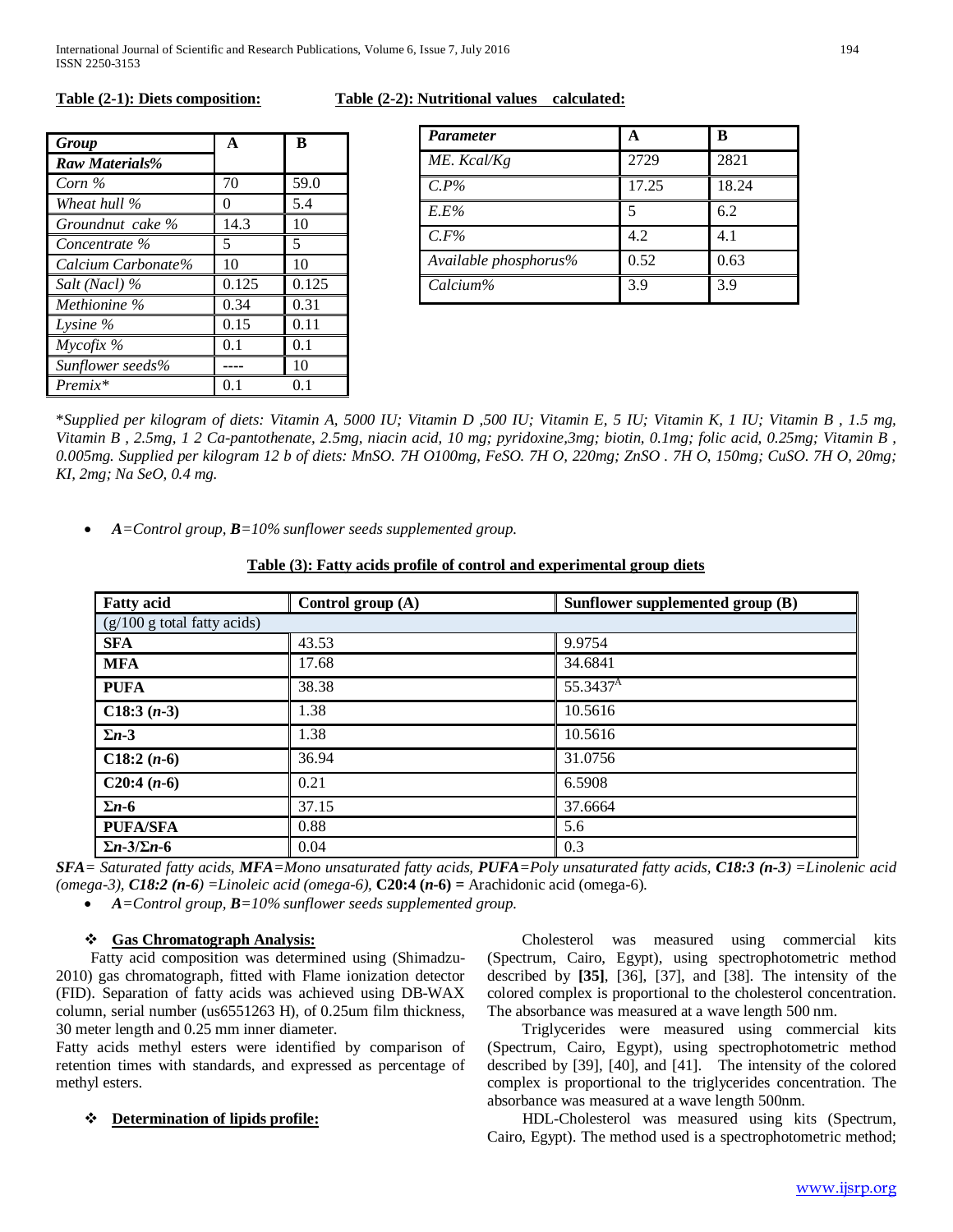described by [42], and [43].The optical density was read against the blank at 546nm.

 LDL-Cholesterol was measured using kits (Bio-system, reagent and instruments, Barcelona, Spain). The method used is a spectrophotometric method described by **[44]**. The optical density of the sample was read against the blank at 500 nm.

 For the quantitative measurement of chicken Interleukin-6 (IL-6), a sandwich enzyme-linked immunosorbent assay (ELISA) kit (Assay Company), was used. The principle of the test is that the IL-6 is measured using a sandwich monoclonal antibodies in a biotin system ELISA.

 Results are calculated by using curve-fitting of standards of known concentration. The IL-6 amount in each sample is determined by interpolating from the absorbance value (Y axis) to IL-6 concentration (X axis) using the standard curve equation.

#### IV. STATISTICAL ANALYSIS

 The data were analyzed by using Statistics-10 program designed for Windows. Differences between obtained values were carried out by analysis of variance (ANOVA) the LCD test was used for determining the significance level of at least *p*<0.05.

#### V. RESULTS

Saturated fatty acids level was significantly (p<0.05), high in control group (A), compared to the treated group, while plasma level of unsaturated fatty acids in group (B) was significantly ( $p<0.05$ ), high compared to the control group (A).

The total detected omega-6 fatty acids, was significantly high  $(p<0.05)$ , in plasma of group (B), compared to group (A).

Group (B), demonstrated high concentration of poly unsaturated fatty acids, the difference was significant at  $(p<0.05)$ , compared to the control group (A).

 The plasma concentration of Oleic acid was not significantly different between the control and the treated group (B).

The control group  $(A)$ , recorded significant  $(p<0.05)$ , high concentration of plasma Arachidonic acid compared to the treated group.

At the fourth week, the control group (A); recorded significant (p<0.01) high level of plasma cholesterol compared to group (B), similar result was observed by the end of week 8.

 There was no significant different levels of plasma triglycerides observed between the control group (A) and the treated one  $(B)$  at the  $4<sup>th</sup>$  week, while the last week, revealed significant ( $p<0.01$ ) high concentration of plasma triglycerides in group (A) compared to group (B).

 There was no significant different concentration of plasma LDL-Cholesterol detected between the control group (A) and the treated one (B). A different result was observed by the end of week 8, thus the control group (A), showed significant ( $p<0.05$ ), high concentration of plasma LDL, compared to the treated one (B).

 HDL-Cholesterol level at week 4 was not significantly different between the control group (A), and sunflower supplemented group (B), by the end of the last week of the trial plasma concentration HDL-Cholesterol was significantly  $(p<0.05)$  elevated in the treated group in comparison with the control one.

 At the fourth week group (B), demonstrated no significant different level of plasma IL-6 compared to the control group (A), while the level was noticeably reduced in the treated group by the end of week 8, compared to the control group and the difference between the two levels was significant at  $(p<0.05)$ .

#### VI. DISCUSSION

 There was no significant different level of plasma cholesterol noticed between the control group (A) and the treated one (B), by the end of the first month, this may be due to the slightly high either extract percentage of the treated group's diets, sunflower seeds, is considered as one of highly oil content seeds 36.49% (Table-1).

 Compared to the fourth week, week 8 recorded significant low levels of plasma cholesterol in treated group (B) compared to the control group (A), the current study result is corroborated by what was reported by **[45],** that sunflower ethanolic extract, had lowering effect on plasma total cholesterol in diabetic rats, compared to control diabetic rats, and normalize effect compared to the normal control rats.

| Table (4): Plasma Fatty acids profile of control and experimental group |  |
|-------------------------------------------------------------------------|--|
|-------------------------------------------------------------------------|--|

| <b>Fatty acid</b>             | Control group $(A)$            | Sunflower seeds supplemented<br>group(B) |  |  |
|-------------------------------|--------------------------------|------------------------------------------|--|--|
| (ml/100 ml total fatty acids) |                                |                                          |  |  |
| <b>SFA</b>                    | $33.01^{A} \pm 1.6840$         | $\overline{10.11^B} \pm 1.6840$          |  |  |
| <b>MUFA</b>                   | $24.1^{\text{B}}\pm 2.1320$    | $33.68^{A} \pm 2.1320$                   |  |  |
| <b>PUFA</b>                   | $42.87^{\text{B}}\pm 2.3130$   | $55.34^{A} \pm 2.3130$                   |  |  |
| $C18:3(n-3)$                  | $1.69^{\rm B} \pm 1.7127$      | $8.31A \pm 1.7127$                       |  |  |
| $\Sigma$ n-3                  | $1.695^{\text{B}} \pm 1.8347$  | $8.31^{A} \pm 1.8347$                    |  |  |
| C18:2 $(n-6)$                 | $23^{\frac{B}{2}} \pm 1.1862$  | $32.27^{A} \pm 1.1862$                   |  |  |
| C20:4 $(n-6)$                 | $10.97^{\mathrm{A}}\pm 0.5346$ | $5.89^{B} \pm 0.5346$                    |  |  |
| $\Sigma$ <i>n</i> -6          | $33.97^{\text{B}} \pm 1.1808$  | $38.16^{A} \pm 1.1808$                   |  |  |
| $\Sigma$ n-3/ $\Sigma$ n-6    | $0.05^{A} \pm 0.6359$          | $0.3A \pm 0.6359$                        |  |  |

*Data are means ± standard error. Means in the same raw followed by the same letters are not significantly different at (p˂0.05).*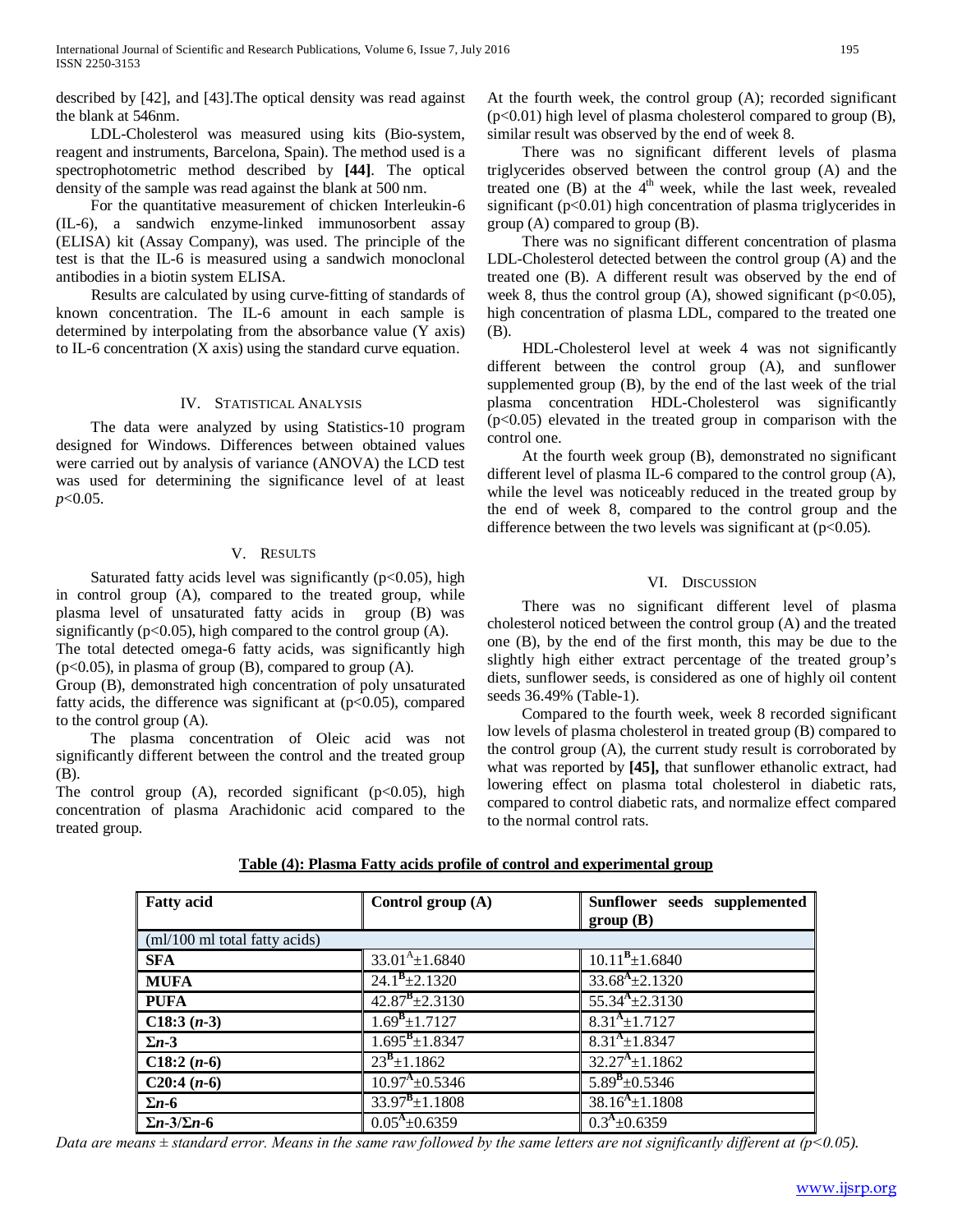*SFA= Saturated fatty acids, MUFA=Mono unsaturated fatty acids, PUFA=Poly unsaturated fatty acids, C18:3 (n-3) =Linolenic acid (omega-3), C18:2 (n-6) =Linoleic acid (omega-6),* **C20:4 (***n***-6) =** Arachidonic acid (omega-6).

• *A=Control group, B=10% sunflower seeds supplemented group.*



# **Figure (1):**

# **Table (5): Plasma lipids profile:**

| <b>Parameter</b> | <b>Cholesterol</b><br>mg/dl |                      | <b>Triglycerides</b><br>mg/dl |                      | <b>HDL-Cholesterol</b><br>mg/dl |                      | <b>LDL-Cholesterol</b><br>mg/dl |                      |
|------------------|-----------------------------|----------------------|-------------------------------|----------------------|---------------------------------|----------------------|---------------------------------|----------------------|
| Group            | 4 <sup>th</sup> week        | 8 <sup>th</sup> week | 4 <sup>th</sup> week          | 8 <sup>th</sup> week | 4 <sup>th</sup> week            | 8 <sup>th</sup> week | 4 <sup>th</sup> week            | 8 <sup>th</sup> week |
| Control $(A)$    | $219.20^{4}$ ±              | $221.08^{A} \pm 8$   | 419.13 <sup>A</sup> $\pm$     | $402.18^{A_{\pm}}$   | $11.726^{\rm B}$ ±              | $10.970^{A_{\pm}}$   | $78.740^4 \pm$                  | $80.920^{4}$ ±       |
|                  | 8.05                        | .17                  | 24.15                         | 16.66                | 0.68                            | 0.4987               | 5.81                            | 4.81                 |
| Group(B)         | $187.13^b \pm$              | $161.08^{B_{\pm 8}}$ | $396.79^{A_{\pm}}$            | $317.82^{6}$ ±       | $12.706^{AB}$                   | $12.676^{\rm B}$ ±   | $67.074^{AB}$                   | $65.320^{B_{\pm}}$   |
|                  | 8.0536                      | 1765                 | 25.007                        | 16.669               | $\pm 0.6835$                    | 0.4987               | $\pm 5.8106$                    | 4.8108               |

*Data are means ± standard error. Means in the same columns followed by the same letters are not significantly different at (p˂0.05).*

#### Plasma concentration of IL-6 ng/L 164.7 180 150.7 142.8 160 130.7 140 120 100 ng/L 80 60 40  $20$  $\circ$ group (A) group (B) ■ 4th week 164.7 142.8 8th week 150.7 130.7 **GROUPS**

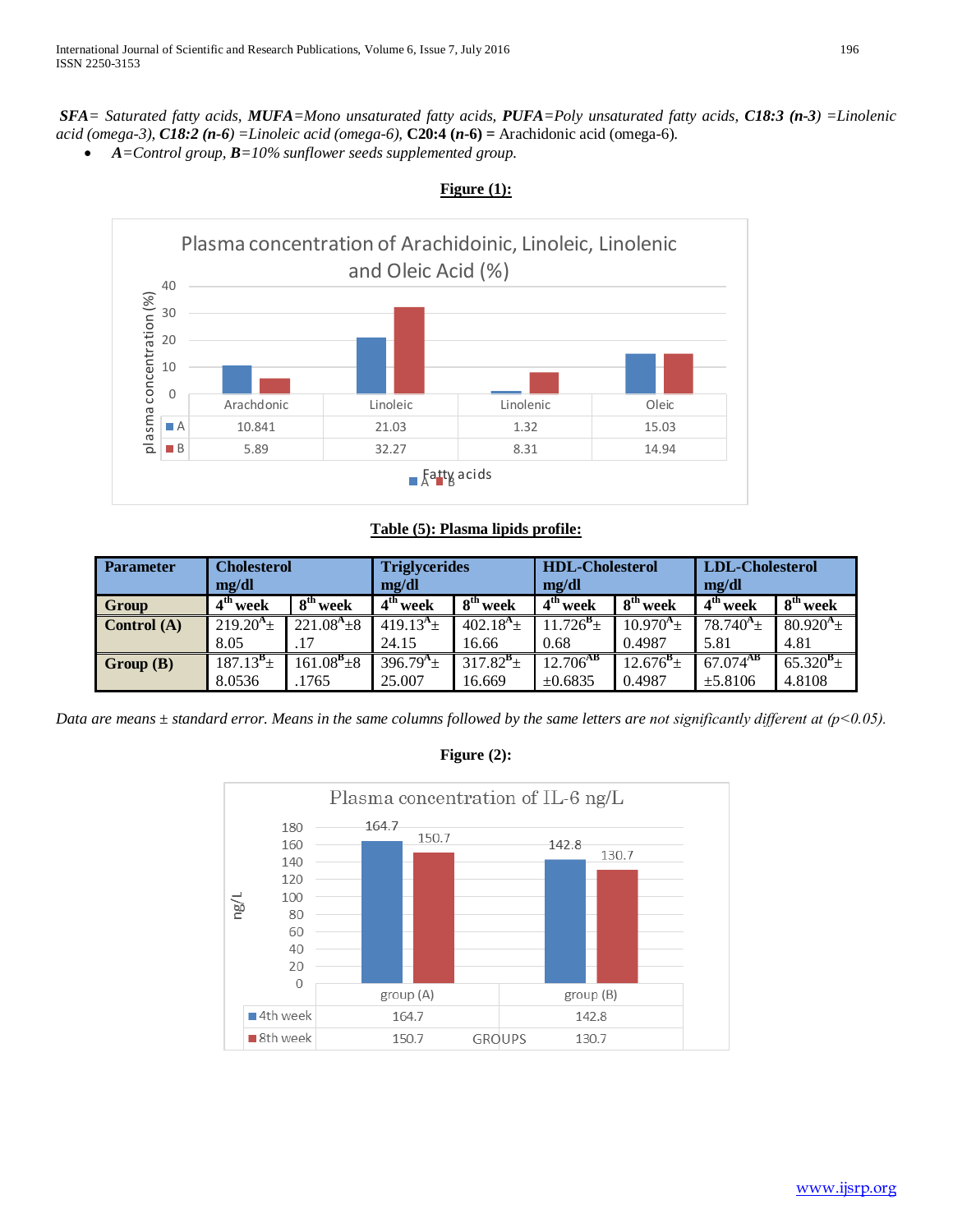

**Figure (3):**

 Another supportive result was stated by [46], who reported that total cholesterol levels were significantly low in ducks received diets included sunflower oil.

 A trial conducted by [47], showed that dietary PUFA, reduced plasma cholesterol in broiler chickens, when compared to groups fed saturated fatty acids SFA. Omega-3 fatty acids, suppress the synthesis of triglycerides and Apo lipoprotein B, increase the removal of VLDL, by peripheral tissue or the liver, and increase the excretion of bile in feces **[48]**, which can also reduce the serum concentration of cholesterol and triglycerides.

 The fourth week, showed no significant different levels of plasma triglycerides between group (A) and (B), this may be due to the slightly high either extract percentage content of the treated group diets, sunflower seeds, are classified as oil seeds (36.49%) , (table-1). This result agrees with what was reported by [49], that inclusion of sunflower meal into broiler diets increase the plasma content of triglycerides.

The  $8<sup>th</sup>$  revealed, significant high level of plasma triglycerides in the control group (A) compared to the treated group (B), The results of the current study are in agreement with [50], who reported that, the inclusion of fish oil (omega-3 source), and sunflower oil (omega-6 source), had significantly reduced the serum triglycerides level, these results could be attributed to the high content of PUFA in diets, which had been reported as triglycerides and cholesterol reduction factor. The diet poly unsaturated fatty acids content of the current study confirms these results.

 the dietary intake of omega-3 and omega-6, is effective in lowering serum lipids concentration, nevertheless, N-6 and N-3 fatty acids differ in their effect on serum lipids concentration, meaning that N-6 fatty acids, lower serum cholesterol but not triglycerides, while N-3 fatty acids, lower serum cholesterol and triglycerides, [51], in regard to N-6 fatty acids lowering effect on triglycerides in this study, it could be attributed to low lipogenesis capacity of the Hisex strain, and consequently low serum triglycerides concentration.

 The high concentration of IL-6, in group C, which was recorded at the first month could be attributed to the inflammatory eicosanoids produced from Arachidonic acid, which derived from linoleic acid.

 By the end of the trial, group C, which was supplemented by 10% sunflower seeds, showed significant low level of IL-6 compared to control group, the possible anti-inflammatory effect of omega-6 fatty acids, (Das, 2007**)**, could be an explanation of this result, the mechanism involved in this reduction is within the metabolic pathway of linoleic acid, gamma linoleic acid, which derived from linoleic acid, reduces inflammation by activating the powerful peroxisome proliferator-activated receptors (PPAR), which are intracellular receptors that modulate cell metabolism and response to inflammation, also GLA, has impeding the ability of arachidonic acid to convert to detrimental inflammatory molecules, **[52]**, also the plasma arachidonic acid concentration in the control group A, justify the high level of plasma IL-6 in the plasma of group A compared to group C, the concentration was 10 and 6% of the total detected fatty acids respectively.

 The concentration of LDL-Cholesterol, was significantly low in the treated group compared to the control one, while the concentration of plasma HDL-Cholesterol was significantly (p<0.05) high in the treated group (B), by the end of the final week, this result could be justified by the modulation of dietary fat composition which affects serum lipid concentrations, replacing SFA and *trans* fatty acids (TFA) with *cis*-PUFA lowers serum LDL-cholesterol concentration, [53].

#### VII. CONCLUSION

 Treated group (B), showed significant high level of plasma poly unsaturated fatty acids content, whereas the concentration of saturated fatty acids was noticeably lowered.

 High concentration of Arachidonic acid was recorded by the control, while the plasma content of omega-6 fatty acids was significantly higher in the treated group.

 Feeding laying hens 10% sunflower seeds for 8 weeks, remarkably, reduced plasma concentration of cholesterol, LDL-Cholesterol and triglycerides, while there was pronounced elevation of HDL-Cholesterol level.

 The current study revealed a possible anti-inflammatory effect of omega-6 fatty acids, which was also reported by some previous studies.

#### ACKNOWLEDGEMENT

 I would like to thank my supervisor, prof. Mohamed El sheikh Barri for his unlimited patience and help, my thanks are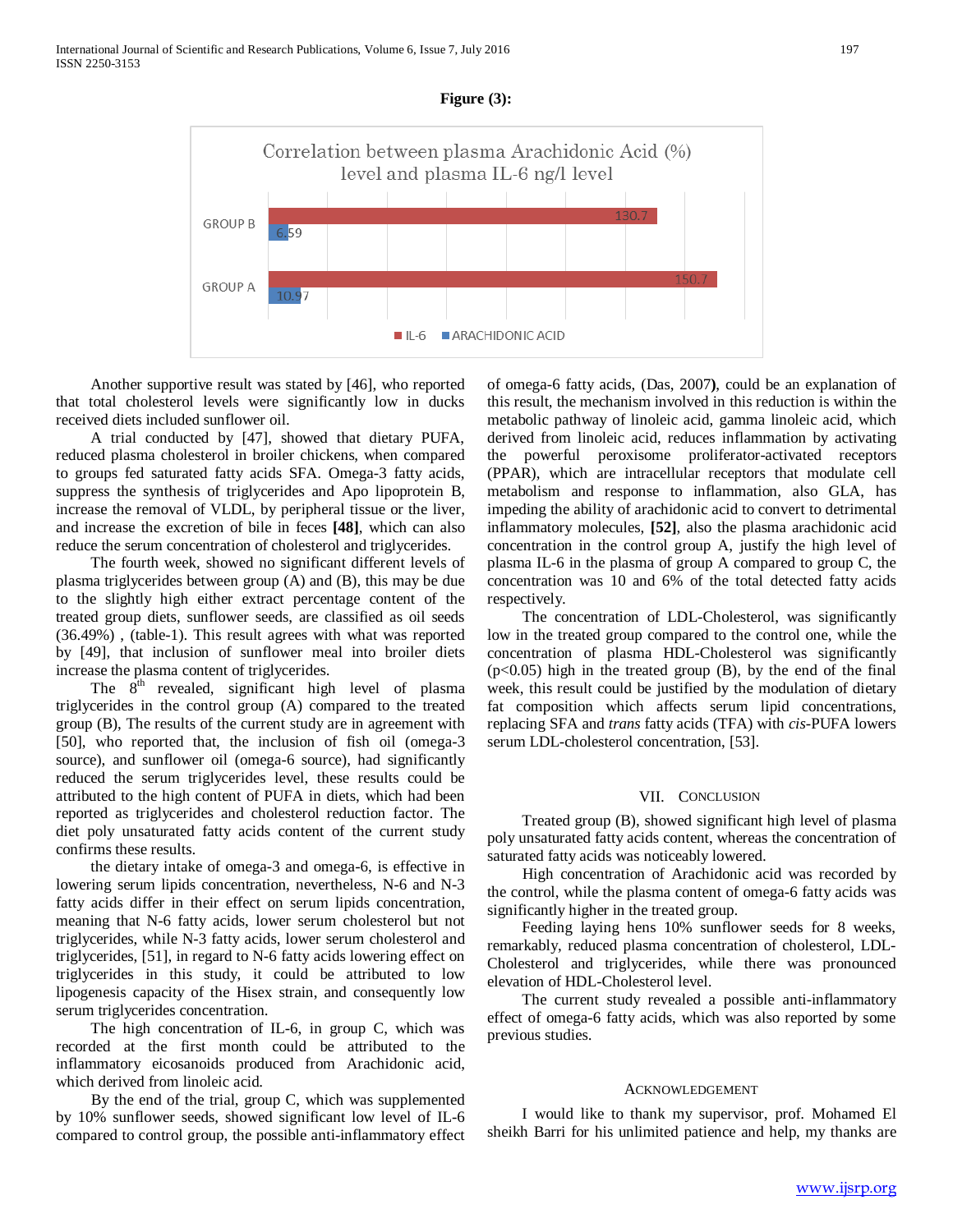extended to prof. Samia Hussein and Dr. Salwa Mohamed for valuable advices and unconditional help. My deepest gratitude is for the staff of Biochemistry department (CVRL), special thanks to senior technician. Rawda Hassan, and Dr.Hala Elrayah.

#### **REFERENCES**

- [1] Sardesai, V.M. (1992). Nutritional role of polyunsaturated fatty acids. Journal of nutrition and biochemistry, 3:154–166.
- Wayne, S., Fenton, J.H., and Michael K. (2000). Essential Fatty Acids, Lipid Membrane Abnormalities, and the Diagnosis and Treatment of Schizophrenia. Biological Psychiatry journal, 47: 8–21.
- [3] Ward, O. P.; Singh, A. (2005). Omega-3/6 fatty acids: Alternative sources of production. Process Biochemistry Journal, 40: 3627-3652.
- [4] Guedes, A.C.; Amaro, H.M.; Malcata, F. X. (2011). Microalgae as sources of high added-value compounds--a brief review of recent work. Biotechnology Progress Journal, 27: 597-613.
- [5] Huang, C. B.; Ebersole, J. L. (2010). A novel bioactivity of omega-3 polyunsaturated fatty acids and their ester derivatives. Molecular Oral Microbiology, 25: 75-80.
- [6] Pulz, O.; Gross, W. (2004). Valuable products from biotechnology of microalgae. Appl. Microbiology and Biotechnology Journal, 65: 635-648.
- Schmitz, G.; Ecker. (2008). The opposing effects of n-3 and n-6 fatty acids. Journal of Progress in Lipid Research, 47: 147-155.
- [8] Plaza, M.; Herrero, M.; Cifuentes, A.; Ibanez, E. (2009). Innovative natural functional ingredients from Microalgae. Journal of Agriculture and Food Chemistry, 57: 7159- 7170.
- [9] Mozaffarian, D.; Wu, J. H. (2011). Omega-3 fatty acids and cardiovascular disease: effects on risk factors, molecular pathways, and clinical events. Journal of American College of cardiology, 58: 2047-2067.
- [10] Field, C.J.; Schley, P. D. (2004). Evidence for potential mechanisms for the effect of conjugated linoleic acid on tumor metabolism and immune function: lessons from n-3 fatty acids. American Journal of Clinical Nutrition, 79: 1190-1198.
- [11] Das, M.; Zuniga, E.; Ojima, I. (2009). Novel Toxoid-Based Tumor-Targeting Drug Conjugates. Chimica Oggi journal, 27: 54-56.
- [12] Candela, C. G.; Lopez, B. L. M.; Kohen. (2011). Importance of a balanced omega 6/omega 3 ratio for the maintenance of health: Nutritional recommendations. Nutrition in Hospitals Journal, 26: 323-329.
- [13] Myers JL, Allen JC. (2012). Nutrition and Inflammation: Insight on dietary pattern, obesity and asthma. American Journal of Lipid Metabolism, 6:14– 17.
- [14] Calder PC. (2006). N-3 polyunsaturated fatty acids, inflammation, and inflammatory diseases. American Journal of Clinical Nutrition, 83:1505– 1519.
- [15] Bordoni A, Biagi PL, Masi Ml. (1988). Evening primrose oil (Efamol) in the treatment of children with atopic eczema. Drugs under Experimental and Clinical Research, 14(4):291-7.
- [16] Surette ME, Stull D, Lindemann J. (2008).The impact of a medical food containing gammalinolenic and eicosapentaenoic acids on asthma management and the quality of life of adult asthma patients. Current Medical Research and Opinion, 24(2):559-67.
- [17] Boyce, E. G, Leventhal, L.J., and Zurier, R. B. (1993). Treatment of rheumatoid arthiritis with gamma linolenic acid. Annals of Internal Medicine journal, 119:867-873.
- [18] Ishikawa T, Fujiyama Y, Igarashi O. (1989). Effects of gammalinolenic acid on plasma lipoproteins and Apo lipoproteins. Atherosclerosis, 75(2- 3):95-104.
- [19] Schirmer MA, Phinney SD. (2007). Gamma-linolenate reduces weight regain in formerly obese humans. Journal of Nutrition, 137(6):1430-5.
- [20] Das UN. (2007). A defect in the activity of delta-6 and delta-5. Desaturases may be a factor in the initiation and progression of atherosclerosis. Prostaglandins, Leukotrienes and Essential Fatty Acids, 76: 251-68.
- [21] Fearon KC, Falconer JS, Ross JA. (1996). an open-label phase I/II dose escalation study of the treatment of pancreatic cancer using lithium gammalinolenate. Anticancer Research, 16 (2):867-74.
- [22] Guivernau M, Meza N, Barja P, Roman O. (1994). Clinical and experimental study on the long-term effect of dietary gamma-linolenic acid on plasma lipids, platelet aggregation, thromboxane formation, and prostacyclin production. Prostaglandins Leukotriens and Essential Fatty Acids, 51(5):311-6.
- [23] Amri, E., Bertrand, B., Ailhaud, G. & Grimaldi, P. (1991). Regulation of adipose cell Differentiation: fatty acids are inducers of the aP2 gene expression. Journal of Lipid Research, 32: 1449-1456.
- [24] Jones, B., Maher, M.A., Banz, W.J., Zemel, M.B., Whelan, J., Smith, P. & Moustaid, N. (1996). Adipose tissue stearoyl-CoA desaturase mRNA is increased by obesity and decreased by polyunsaturated fatty acids. American Journal of Physiology, 34: 44-E49.
- [25] Sessler, A.M., Kaur, N., Palta, J.P. & Ntambi, J.M. (1996). Regulation of stearoyl-CoA Desaturase 1 mRNA stability by polyunsaturated fatty acids in 3T3-L1 adipocytes. Journal of Biology and Chemistry, 271: 29854- 29858.
- [26] Sacks FM, Campos H. (2006). Polyunsaturated fatty acids, inflammation, and cardiovascular disease: time to widen our view of the mechanisms. Journal of Clinical Endocrinology and Metabolism, 91:398–400.
- [27] Johnson GH, Fritsche K. (2012). Effect of dietary linoleic acid on markers of inflammation in healthy persons: a systematic review of randomized controlled trials. Journal of Academy of Nutrition and Dietetics, 112:1029– 1041.
- [28] Chowdhury, L.A. Banu, S. Khan and Latif A. (2007). Studies on the Fatty Acid Composition of Edible Oil. Bangladesh Journal of Science and Industrial Research, 42: 311-316.
- [29] Dutta and S.K. Dutta. (2003). Vitamin E and its role in the prevention of atherosclerosis and carcinogenesis: a review. Journal of American College of Nutrition, 22: 258-268.
- [30] Singh, S. Devaraj and I. Jialal. (2005). Vitamin E, oxidative stress, and inflammation. Annual Review of Nutrition, 25:151-174.
- [31] Nandha, H. Singh, K. Garg and S. Rani. (2014). Therapeutic potential of Sunflower seeds. International Journal of Research and Development of Pharmacy, 3: 967-972.
- [32] National Research Council (NRC), (1994). Nutrient requirements of poultry, Ninth revised edition.
- [33] Folch, J., Lees, M and Sloane-Stanely, G. H. (1957). A simple method for the isolation and purification of total lipids from animal tissues. Journal of Biology and Chemistry, 226:497–507.
- [34] Wang, Y., Sunwoo, H., Cherian, G., and Sim, J.S. (2000). Fatty acid determination in chicken egg yolk: a comparison of different methods. Poultry Science, 79: 1168-1171.
- [35] Ellefson, RD, Caraway, WT. and Tietz NW. (1976). Fundamentals of clinical chemistry, Ed; P506.
- [36] Flegg, H. M. (1973). An investigation of the determination of serum cholesterol by an enzymatic method. Annals of Clinical Biochemistry,  $10.79 - 84$
- [37] Richmond, W. (1973). Preparation and properties of a cholesterol oxidase from Nocardia sp. and its application to the enzymatic assay for total cholesterol in serum. Clinical Chemistry, 19:1350-1356.
- [38] Roesclau P, Bernt E, Gruber W. (1974). Enzymatic determination of total cholesterol in serum. Z kiln Chem Klin Biochem journal, 12:226-229.
- [39] Bucolo, G., and David, H. (1973). Quantitative determination of serum triglycerides by the use of enzymes. Clinical Chemistry, 19:476-482.
- [40] Chowdhury, R. F., Rodman, H., Bleicher. (1971). glycerol-like contamination of commercial blood sampling tubes. J. lipid Res. 12, 116.
- [41] Tietz, N. M., Borden, T., Stepleton, J. D. (1959). An improved method for the determination of lipase in serum. American Journal of Clinical Pathology, 31: 148-154.
- [42] Friedewald, WT Levy, RI. (1972). Estimation of the Concentration of Low-Density Lipoprotein Cholesterol in Plasma, Without Use of the Preparative Ultracentrifuge. Clinical Chemistry, 18, No. 6.
- [43] Lopez-Virella, M.F. (1977). High density lipoprotein cholesterol by selective precipitin. Clinical chemistry, 23: 882.
- [44] Assmann, G; Jabs, HU; Kohnert, U; Nolte. W and Schriewer, H. (1984). LDL- cholesterol determination in blood serum following precipitation of LDL with polyvinyl sulfate. Clinical Chemistry Acta, 140: 77-83.